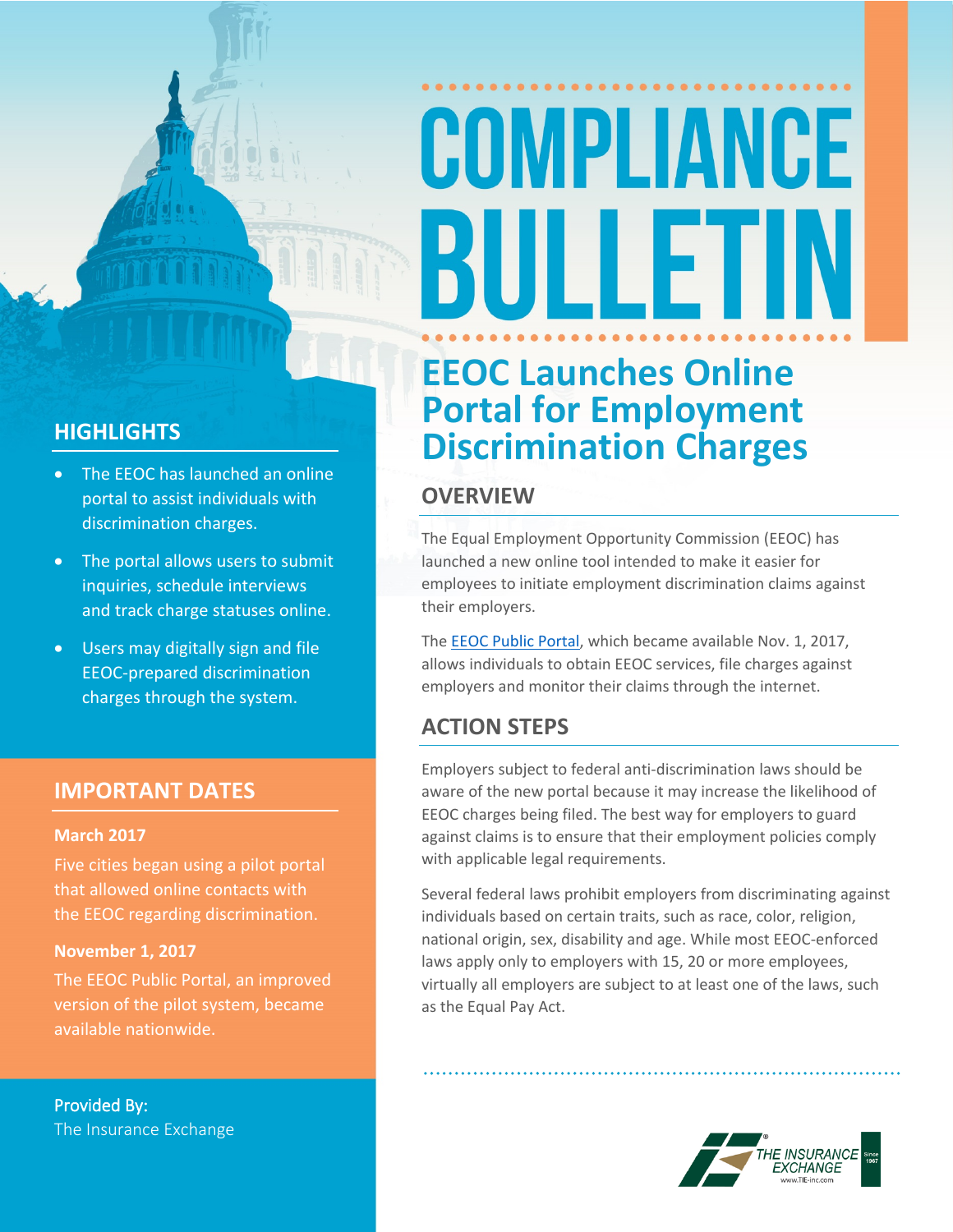### **COMPLIANCE BULLETIN**

### **Background**

Under most of the federal laws enforced by the EEOC, an individual who believes an employer has engaged in unlawful employment discrimination cannot file a lawsuit in court against the employer unless he or she has filed a charge of [discrimination](https://www.eeoc.gov/employees/charge.cfm) with the EEOC and received a Notice of Right to Sue.

The process for filing a charge with the EEOC typically begins with an initial inquiry, which an individual can make by mail, an in-person visit to an EEOC office or a telephone call to the agency's toll-free number. Following an initial inquiry, the EEOC will interview the individual to determine whether a charge of discrimination would be appropriate to address the alleged discrimination.

In fiscal year 2017, the EEOC responded to over 550,000 calls to its toll-free number and more than 140,600 inquiries in field offices. To handle these contacts more efficiently, the EEOC launched an online inquiry and appointment system (OIAS) in March 2017. The OIAS was only available in five cities and served as a trial run for a nationwide portal allowing online inquiries and interview requests. After gathering feedback from OIAS users, the EEOC made enhancements to the system and, on Nov. 1, 2017, launched it nationally as the EEOC [Public](https://publicportal.eeoc.gov/portal/) Portal.

### **Federal laws enforced by the EEOC**

- *Title VII of the Civil Rights Act (Title VII)*
- *Americans with Disabilities Act (ADA)*
- *Age Discrimination in Employment Act (ADEA)*
- *Genetic Information Nondiscrimination Act (GINA)*
- *Equal Pay Act (EPA)*

### **Portal Features**

In addition to facilitating online inquiries and requests for interviews, the EEOC Public Portal allows users to:

- Engage in pre-charge interviews and counseling with EEOC agents via web cams and teleconferencing;
- Input the data required for a charge of discrimination against an employer;
- Direct the EEOC to prepare a formal charge against an employer; and
- Review, digitally sign and file a formal charge that has been prepared by the EEOC.

Individuals are not required to use the portal for charge-filing purposes and may still file charges against an employer by mail or at an EEOC field office. Regardless of the filing method, any individual who has filed a formal discrimination charge may use the EEOC Public Portal to:

- Update contact information;
- Agree to mediate the charge;
- Upload documents to the charge file;
- Receive documents and messages from the EEOC;
- $\blacktriangleright$  Check on the status of the charge;
- Access contact information for the EEOC agent assigned to the charge; and
- Obtain detailed information about the charge process.

These features are available for newly filed charges and open charges that were filed on or after Jan. 1, 2016.

This Compliance Bulletin is not intended to be exhaustive nor should any discussion or opinions be construed as legal advice.  $2$ Readers should contact legal counsel for legal advice.